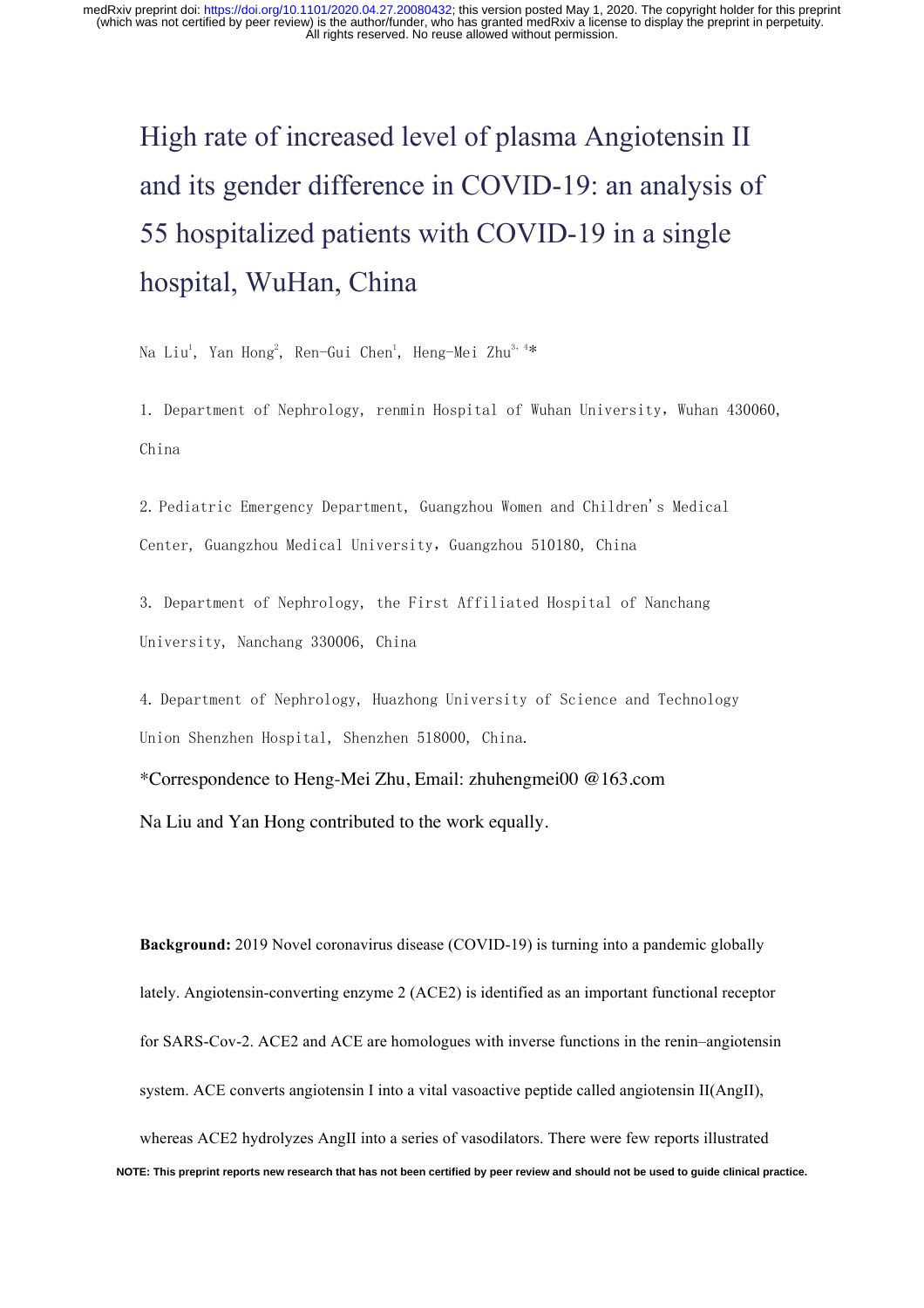the expression of AngII in COVID-19. This study aimed to demonstrate the expression of angiotensin II in COVID-19 and how it correlated to the disease.

**Methods:** We enrolled 55 patients with COVID-19 admitted to renmin Hospital of Wuhan University from January 21st to February 21st, 2020. Demographic data were collected upon admission. COVID-19 nuclear acid, plasma AngII, Renin and aldosterone in the lying position without sodium restriction, and other laboratory indicators were together measured by the laboratory department of our hospital.

**Findings:** Of the 55 patients with COVID-19, 34(61.8%) had an increased level of AngII. The severity of COVID-19 and male is positively related with the level of AngII. The level of blood lymphocyte, PCT, ALT, and AST were remarkably severe with those of normal level of AngII (P  $< 0.05$ ). CD4/CD8 cells ratio was significantly higher whereas CD3+CD8+ cells amount, CD3+CD8+ cells proportion, CD56+CD16+CD3- cells amount and CD19+CD3- cells amount were considerably lower than those of normal level of AngII ( $P < 0.05$ ). Abnormal rates of blood lymphocyte and PCT were significantly higher in Patients with elevated AngII level. The results of binary logistic regression analysis showed that the severity of COVID-19 (OR=4.123) and CD4/CD8 ratio(OR=4.050) were the co-directional impact factor while female(OR=0.146) was inverse impact factor of elevated AngII level.

**Interpretation:** High rate of increased level of AngII was detected in COVID-19 patients. Patients with elevated AngII level were more likely to be critically ill with COVID-19. Considering the gender differences in ACE2 expression and no gender differences in angiotensin expression, the gender differences in AngII level might indicate less loss of ACE2 in female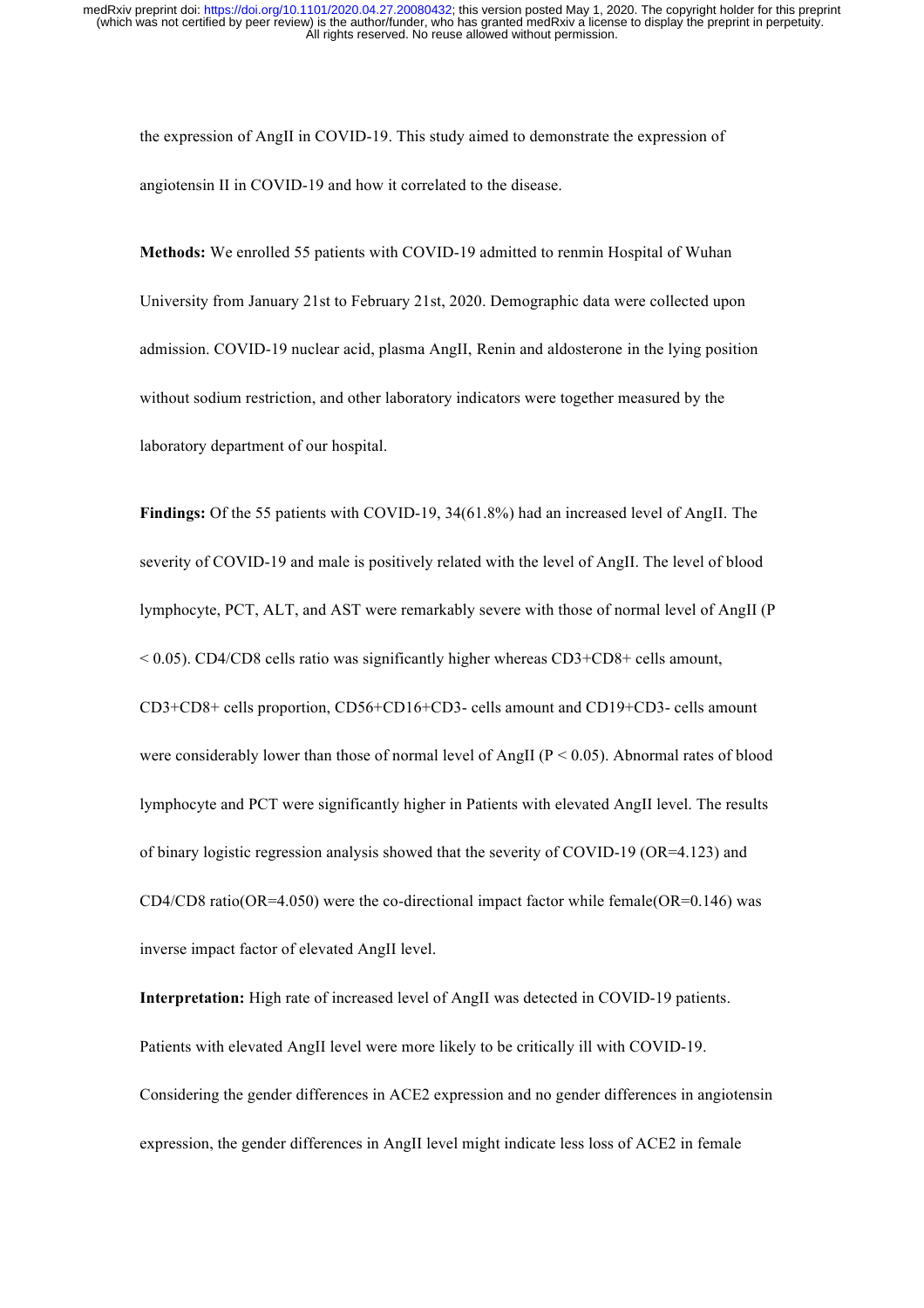patients. Elevated AngII level was correlated with CD4/CD8 ratio, suggesting it might involve in immune disorder.

**Keywords:** 2019 Novel coronavirus disease(COVID-19), Angiotensin-converting enzyme 2

(ACE2), Angiotensin II(AngII), gender differences

**Funding Statement:** This study was funded by Basic Research Project of Shenzhen Science and Technology Innovation Commission (JCYJ20160429181842402).

**Introduction**:2019 Novel coronavirus disease(COVID-19) is rampant in China since December 2019 and spread worldwide gradually<sup>1-5</sup>. Up to March 17th, a total of 179111 confirmed cases and 7,426 dead cases were reported worldwide according to WHO updates<sup>5</sup>. Angiotensin-converting enzyme 2 (ACE2) is identified as an important functional receptor for SARS-Cov- $2^{6-7}$ . The host receptor ACE2 degrades after binding to SARS-Cov-2, leading to ACE2 loss and prompting the target oragns injury<sup>6</sup>. ACE2 and ACE are homologues with opposite functions in the renin– angiotensin system $8-9$ . ACE converts angiotensin I into a vital vasoactive peptide called angiotensin II(AngII), whereas ACE2 hydrolyzes AngII into a series of vasodilators. Theoretically, the loss of ACE2 may reduce degradation of AngII and cause vasoconstriction and oxidative stress. Recently, a small sample study found that plasma angiotensin II levels were significantly increased and linearly associated to viral load and lung injury in COVID- $19<sup>10</sup>$ . However, the sample size was too small to observe the exact relationship with the disease.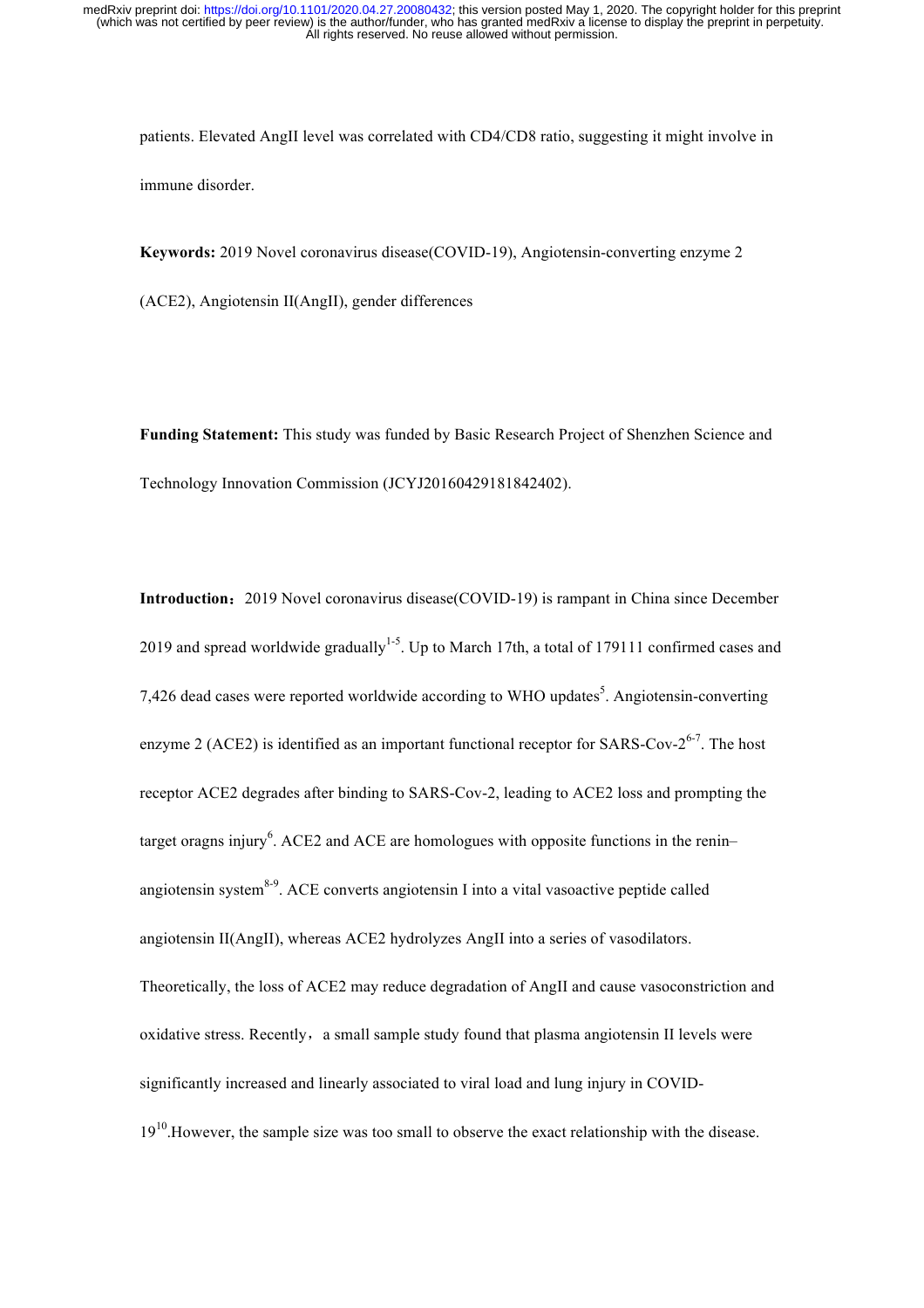Therefore, this study aimed to demonstrate the expression of angiotensin II in COVID-19 and how it correlated to the disease.

#### **Methods**

#### **Study Design and Participants**

 This was a single center, retrospectively and observational analysis. We enrolled 55 patients with COVID-19 admitted to renmin Hospital of Wuhan University from January 21st to February 21st, 2020. All patients hadn't taken any angiotensin-converting enzyme (ACE) inhibitors, angiotensin II type 1 receptor (AT1R) blockers, and diuretics two weeks before and during hospitalization. The diagnosis of hypertension and diabetes were based on 2018 ESC/ESH Guidelines for the management of arterial hypertension and 2019 ESC Guidelines on diabetes, pre-diabetes, and cardiovascular diseases developed incollaboration with the EASD.COVID-19 was diagnosed based on the Diagnosis and Treatment Scheme for New Coronavirus Pneumonia ( Pilot Edition 5, Revised version) published by the National Health Commission of China<sup>11</sup>. A confirmed case with COVID-19 was defined as a positive result to real-time reverse-transcriptase polymerase-chain-reaction (RT-PCR) assay for nasal and throat swab specimens. All patients had imaging pneumonia. Critically ill COVID-19 was defined as meeting either one of the flowing criteria: 1) Respiratory distress with respiratory rate more than 30 times/min; 2) Oxygen saturation ≤93% in resting state; 3) PaO2/FiO2 ≤300mmHg (1mmHg=0.133kPa).4) Respiratory failure requires mechanical ventilation; 5) Shock; 6) Combining other organ failures requires ICU monitoring and treatment. The study was approved by the ethics committee of renmin Hospital of Wuhan University(Application ID: [WDRY2020-K114]).

#### **Clinical and laboratory Data Collection**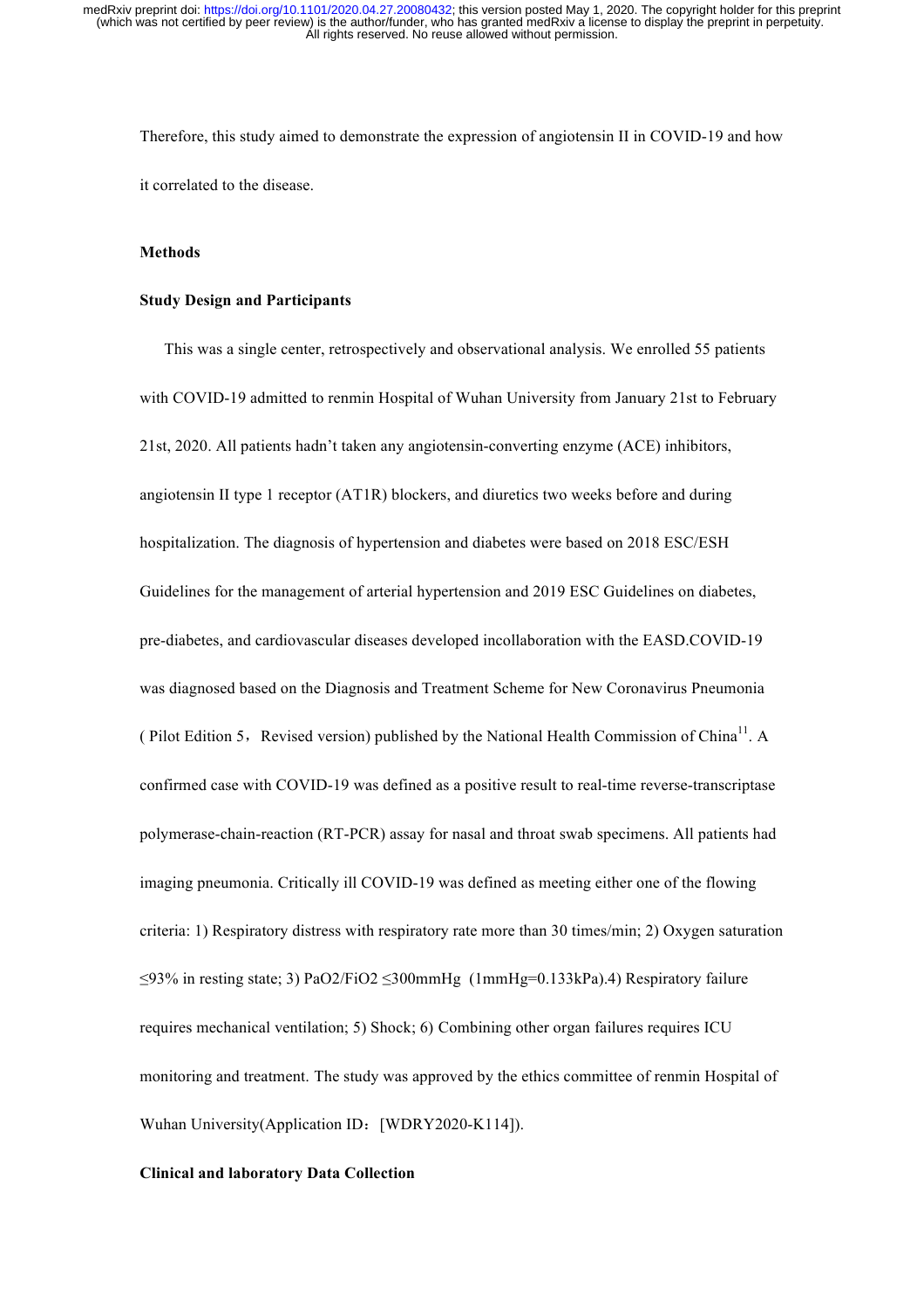Demographic data including age, gender, and previous medical history were collected. Laboratory assessments consisting of plasma AngII, renin and aldosterone in the lying position without sodium restriction, complete blood count, blood chemistry, coagulation test, liver and renal function, electrolytes, C-reactive protein, procalcitonin, lactate dehydrogenase and creatine kinase were tested by the laboratory department.

#### **Statistical Analysis**

 All statistical analyses were performed by SPSS for mac software, version 23.0. Continuous variables were presented as the means and standard deviations or medians and interquartile ranges (IQR) as appropriate. Categorical variables were summarized as the counts and percentages in each category. Independent-Samples T test or the Mann-Whitney U test were applied to continuous variables, chi-square tests and Fisher's exact tests were used for categorical variables as appropriate. Predictors of ANG II anomaly were analyzed by logistic regression. A value of  $p \leq$ 0.05 was considered statistically significant.

#### **Role of the funding source**

 The funder of the study had no role in study design, data collection, data analysis, data interpretation, or writing of the report. The corresponding authors had full access to all the data in the study and had final responsibility for the decision to submit for publication.

#### **Results**

 By Feb 21st, 2020, 55 confirmed cases of COVID-19 were included in this study. All of them had data on plasma AngII, renin and aldosterone in the lying position without sodium restriction. 34(61.8%) cases had an increased level of AngII while most patients had normal levels of renin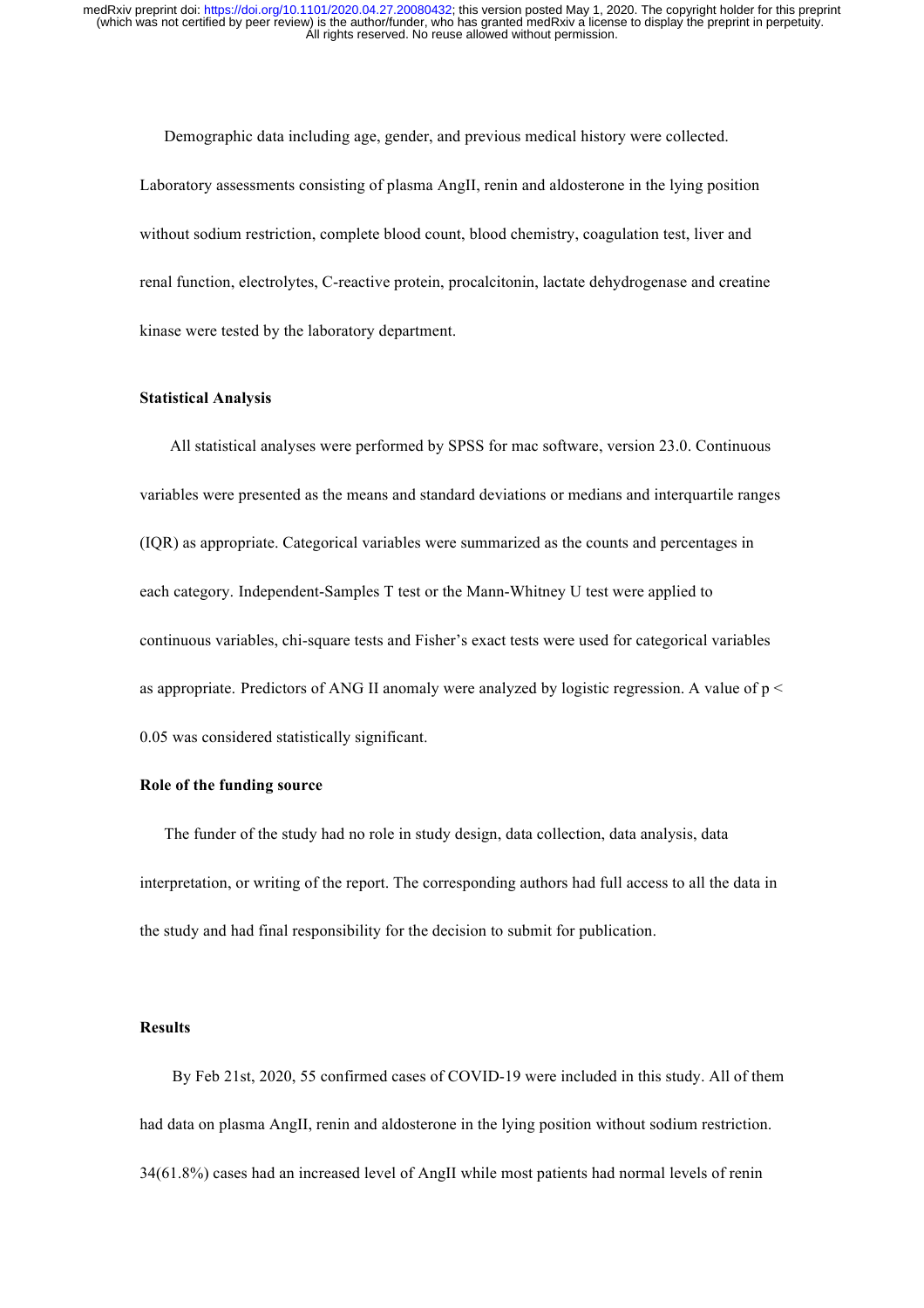and aldosterone (showed in table 1). The critically ill patients had higher level of AngII than the non-critically ill patients (showed in table 2).

 To further analyze the demographic, clinical and laboratory characteristics of the patients with increased ANG II level, we divided the patients into the AngII increased group and the AngII normal group. No difference was seen in renin and aldosterone values between the two groups (showed in table 3). To our interest, as shown in Table 4, the patients with increased level of AngII were more severe than those with normal level of AngII [18(52.9%)vs5(23.8%), p=0.033]. Significant gender differences were found between the two groups. In addition, there was no significant difference in the history of hypertension and the use of vasoactive drugs such as norepinephrine and dopamine in the two groups.

 As presented in tables 5-6, there were statistical difference in the level of blood  $lymphocvte[0.66(0.36,1.03)vsl.02$  (0.68, 1.42),p=0.021], PCT[0.07 (0.03, 0.12) vs0.03  $(0.02, 0.07)$ , p=0.007], CD4/CD8 cells ratio[2.35  $(1.86, 3.22)$  vs1.55 $(1.11, 2.54)$ , p=0.015], ALT[27 (21, 44) vs19 (13, 34) , p=0.03],

AST[24.5(18.5,36)vs18(14,22.5),p=0.028], CD3+CD8+ cells

[128(51,206)vs218(123,322),p=0.016], CD3+CD8+ cells proportion

[20.1(14,25.6)vs25.4(20.9,35.7),p=0.011], CD56+CD16+CD3- cells [81(56,102)/111(66,171) p=0.031] between the AngII increased group and the AngII normal group. The rate of Lymphopenia  $[27(79.4\%)$ ys $11(52.4\%)$ , p=0.035] were remarkably higher in Patients with elevated AngII level.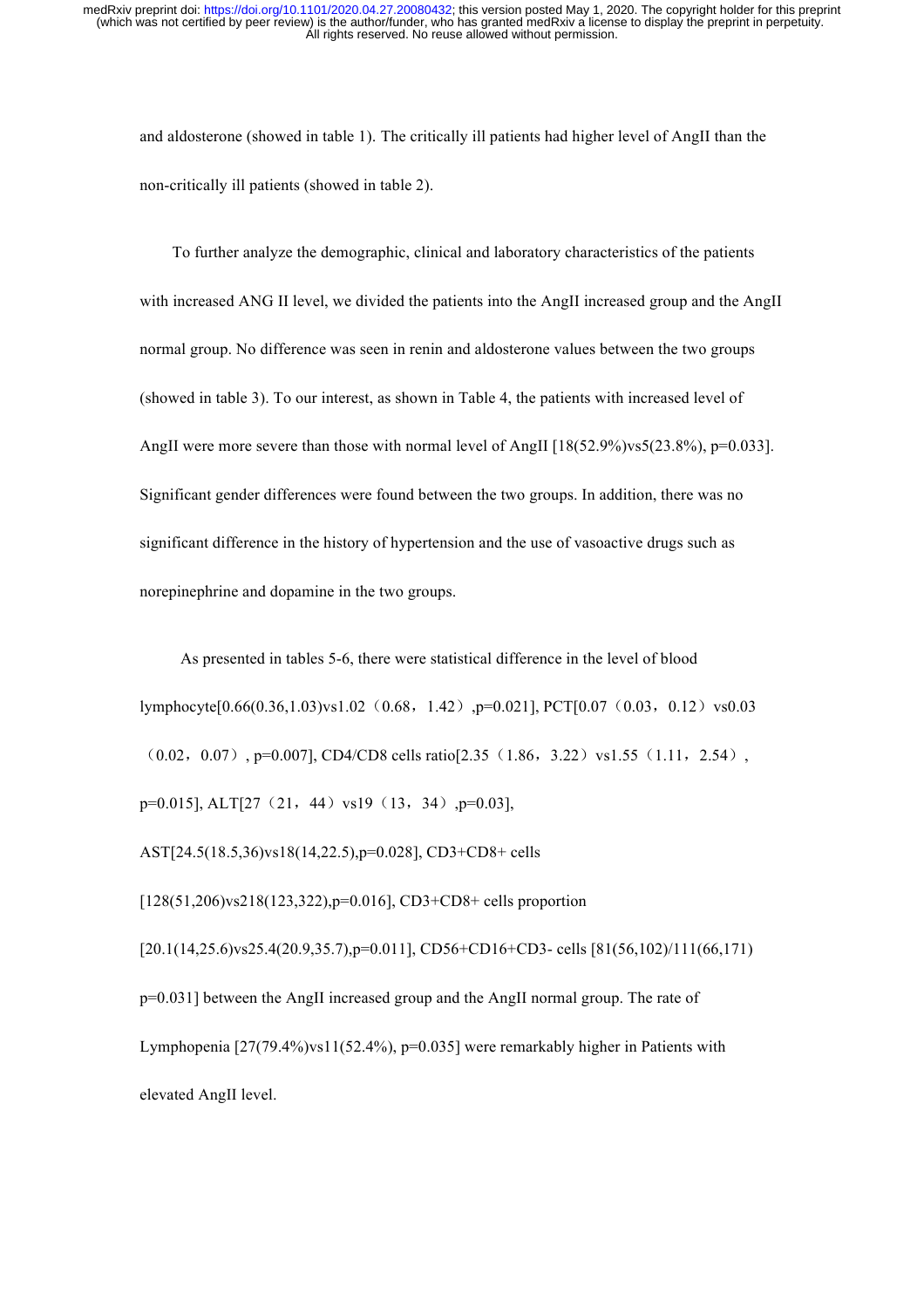Furthermore, we evaluated the effect of various clinical and laboratory indicators on elevated AngII level with binary regression analysis. During the analysis, we applied AngII elevated or not as dependent variables, while applying the severity of COVID-19, gender, lymphocyte, PCT, CD4/CD8 cells ratio,CD3+CD8+ cells count, CD3+CD8+ cells proportion, CD56+CD16+CD3 cells count as independent variables, among these independent variables. The results showed that the severity of COVID-19 [OR=4.123, 95%CI(1.07-15.877), p=0.040] and CD4/CD8 ratio[OR=4.050, 95%CI(1.207-13.588), $p=0.024$ ]was the co-directional impact factor while female $[OR=0.146,95\%CI(0.035-0.603), p=0.008]$  were reverse impact factor of elevated AngII level(depicted in Figure 1).

## Discussion

As COVID-19 outbreak continues to spread globally, the newly discovered infectious disease may cause global public health crisis. It is reported that on February 28th, the World Health Organization raised the global risk of transmission and impact of COVID-19 to "very high" level<sup>12</sup>. Although some literatures have been published, as a new epidemic infectious disease, the epidemiological and clinical characteristics of COVID-19 are not well known. Human ACE2 is confirmed to be the receptor and a gateway for SARS-CoV- $2^6$ . ACE2 is a zinc metalloproteinase homologous to ACE, which can directly convert Ang II to Ang-(1-7), thus acting as a negative regulator of the renin-angiotensin system. Therefore, it could be hypothesized that a decrease in ACE2 caused by SARS-CoV-2 infection will reduce the degradation of Ang II, thereby causing an increase in Ang  $II^{8-9}$ . A recently published small sample study not only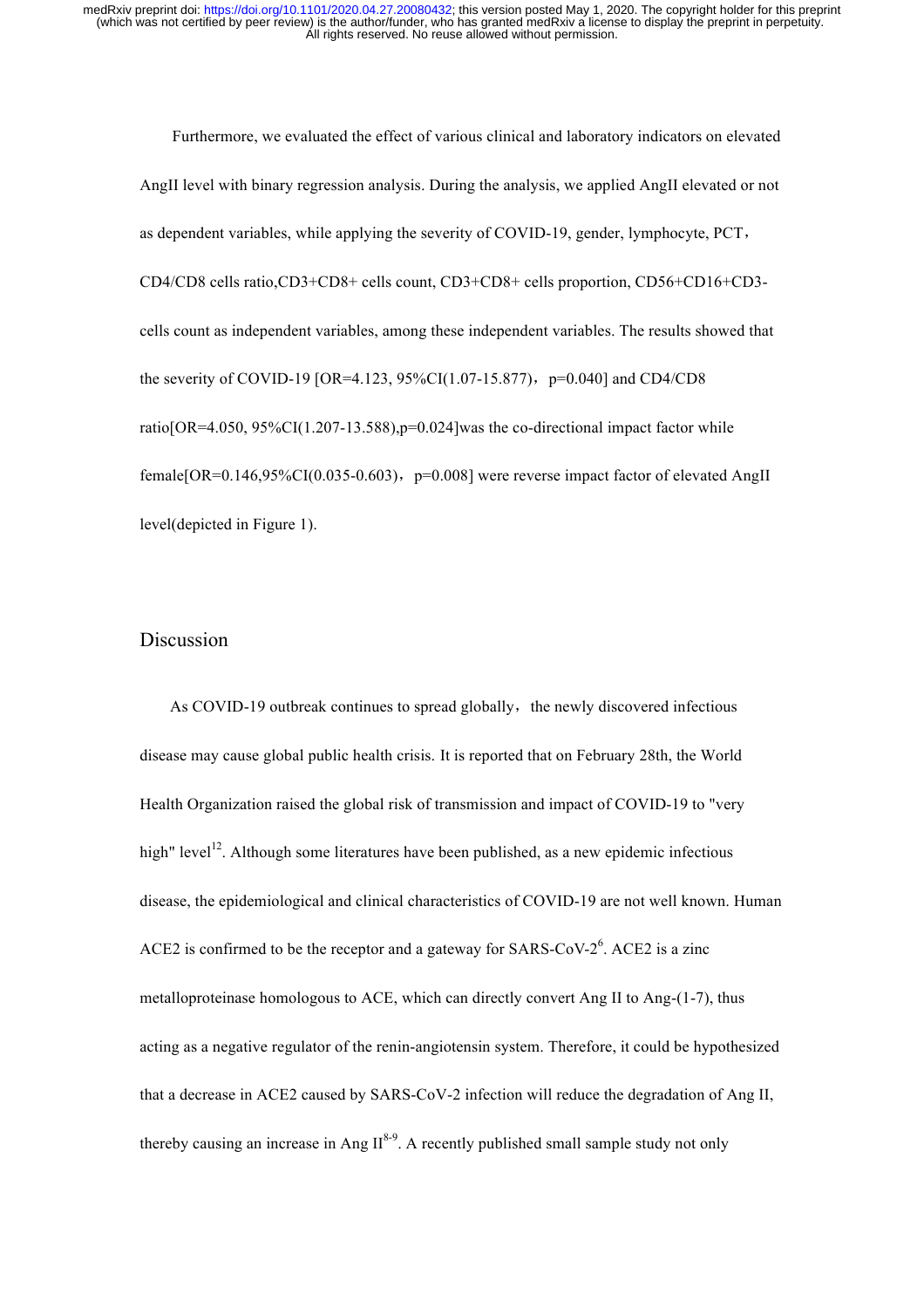confirmed this hypothesis, but also found that angiotensin II levels were linearly associated to viral load and lung injury in  $COVID-19^{10}$ . This study reported a high rate of increased level of AngII in COVID-19 patients, which could be verified with the study above. There was no significant difference in the history of hypertension and the use of vasoactive drugs such as norepinephrine and dopamine in the two groups, which means that abnormality of AngII cannot be blamed to a history of hypertension and the use of vasoactive drugs.

This study showed a significant difference in the severity of COVID-19 in the elevated AngII group, and the severity of COVID-19 was a risk factor of increased AngII level. When grouped according to disease severity, AngII was remarkably higher in critically ill patients than those with mild disease. That implied that AngII level was closely related to disease severity.

 Furthermore, this study found that the level of blood lymphocyte, CD3+CD8+ cells, CD56+CD16+CD3- cells, CD3+CD8+ cells proportion were dramatically lower and the CD4/CD8 cells ratio was higher in the elevated AngII group than the normal AngII group. In addition, CD4/CD8 cells ratio was a risk factor of increased AngII level. As we know, CD3+CD8+ cells, CD56+CD16+CD3- cells are killer cells that can recognize and eliminate virusinfected cells. This finding suggested that elevated AngII level may be associated with a reduction in killer cells. Accumulating evidences showed that CD8+ T cells are mediators of hypertension. hypertension in response to AngII treatment was reduced by ~50% in Cd8−/− mice<sup>13-15</sup>. These studies may provide clues to explain the finding that there was no statistically significant difference in the proportion of new hypertension in the two groups grouped by angiotensin levels. In addition, According to literature reports and our clinical observations, patients with COVID-19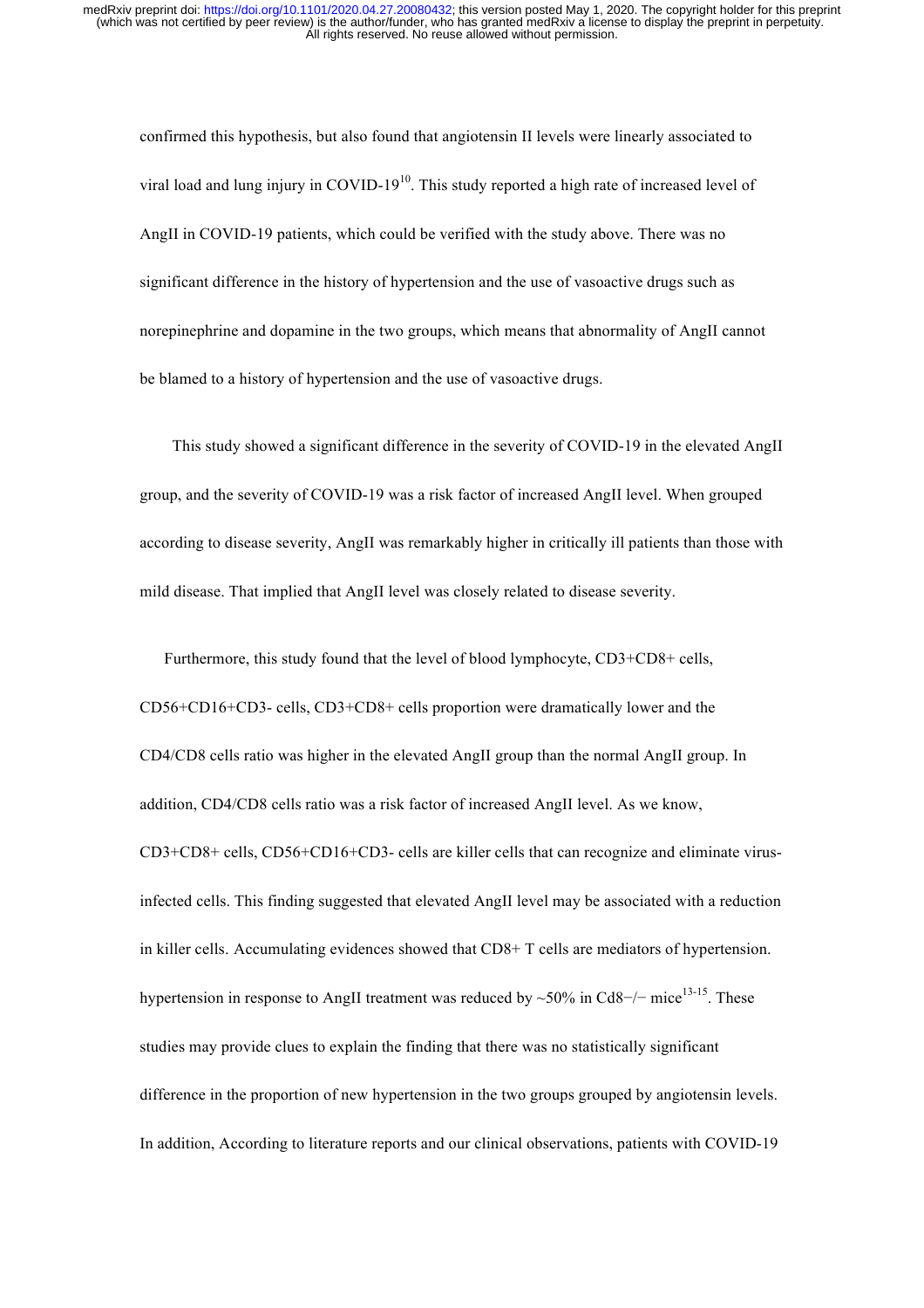often suffer from immune disorders and even immune storms<sup>16</sup>. What role AngII plays in immune disorders in COVID-19 needs further concern.

 There is no gender difference in the mean baseline values for plasma Ang II among normal population<sup>17</sup>. However, this study revealed significant gender differences in the mean baseline values for plasma Ang II among COVID-19 patients. Since ACE2 gene is located on the X chromosome, and estrogen increases ACE2 expression, ACE2 expression is higher in female than male<sup>18</sup>. Considering the gender differences in ACE2 expression, the gender differences in AngII level might deduce less loss of ACE2 in female patients. However, the exact mechanism needs to be further explored.

In summary, high rate of increased level of AngII was detected in COVID-19 patients. AngII level seemed to relevant to the severity of the disease, gender differences and immune disorder. This study was a single-center, retrospective analysis of a small sample with many confounding factors. Therefore, the conclusions above need to be verified by strict prospective or experimental research.

#### **References**

1. Wang C, Horby PW, Hayden FG, Gao GF. A novel coronavirus outbreak of global health concern [published correction appears in Lancet. 2020 Jan 29]. Lancet. 2020;395(10223):470–473. doi:10.1016/S0140- 6736(20)30185-9.

2. Huang C, Wang Y, Li X, et al. Clinical features of patients infected with 2019 novel coronavirus in Wuhan, China [published correction appears in Lancet. 2020 Jan 30]. Lancet. 2020;395(10223):497–506. doi:10.1016/S0140-6736(20)30183-5.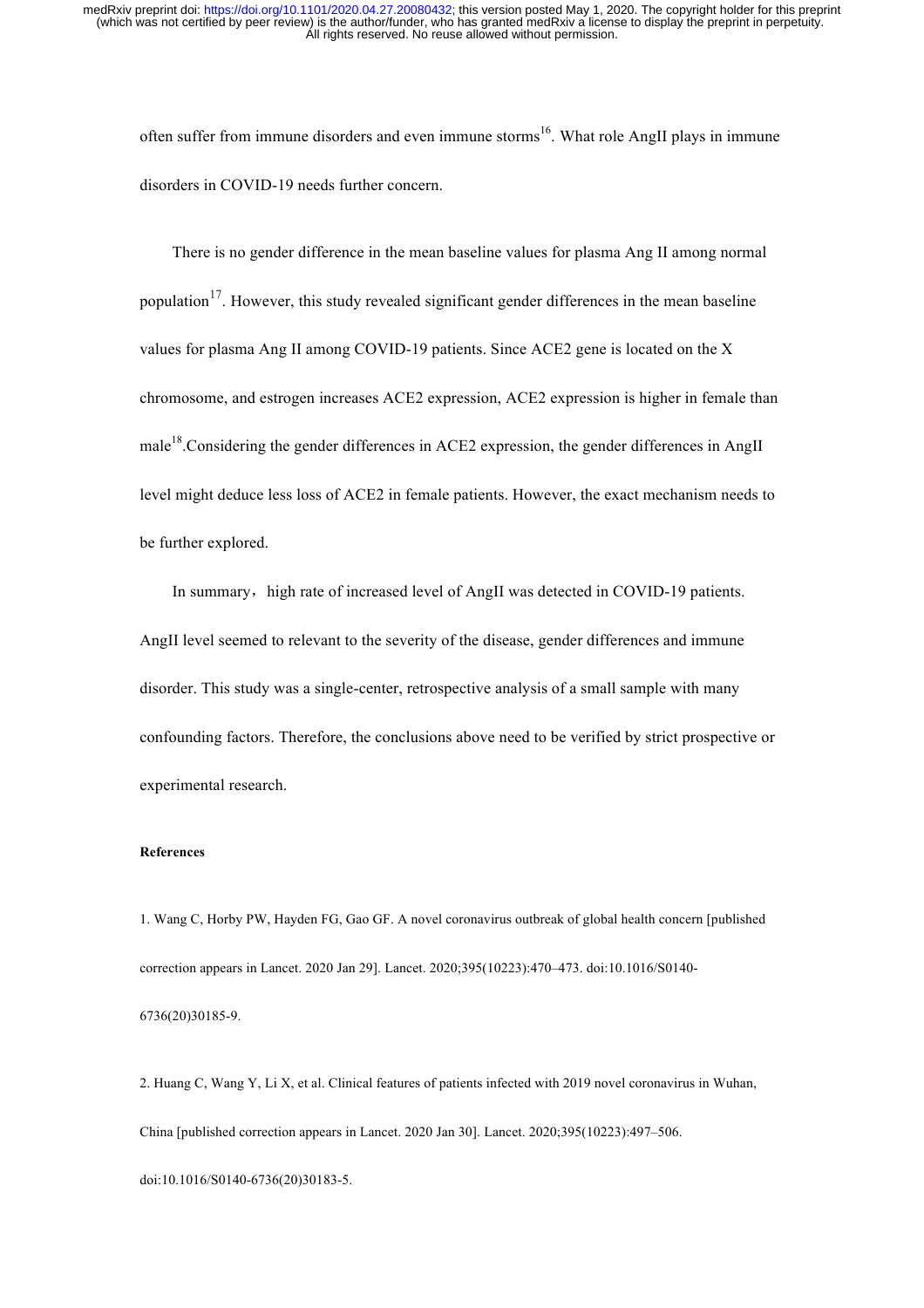3. Li Q, Guan X, Wu P, et al. Early Transmission Dynamics in Wuhan, China, of Novel Coronavirus-Infected Pneumonia [published online ahead of print, 2020 Jan 29]. N Engl J Med. 2020;10.1056/NEJMoa2001316. doi:10.1056/NEJMoa2001316.

4. China National Health Commission. March 17th, 2020, update on the novel coronavirus pneumonia outbreak.

Beijing: National Health Commission of the People's Republic of China, 2020.

http://www.nhc.gov.cn/xcs/yqtb/202003/97b96f03fa3c4e8d8d0bf536271a10c0.shtml.(check at 3.18).

5.WHO. Coronavirus disease 2019 (COVID-19) Situation Report – 57. Data as reported by 10AM CET 17 March

2020. https://www.who.int/docs/default-source/coronaviruse/situation-reports/20200317-sitrep-57-covid-

19.pdf?sfvrsn=a26922f2\_4. (check at 3.18)

6. Letko M, Marzi A, Munster V. Functional assessment of cell entry and receptor usage for SARS-CoV-2 and

other lineage B betacoronaviruses [published online ahead of print, 2020 Feb 24]. Nat Microbiol.

2020;10.1038/s41564-020-0688-y. doi:10.1038/s41564-020-0688-y.

7. Wan Y, Shang J, Graham R, Baric RS, Li F. Receptor recognition by novel coronavirus from Wuhan: An analysis based on decade-long structural studies of SARS [published online ahead of print, 2020 Jan 29]. J Virol. 2020;JVI.00127-20. doi:10.1128/JVI.00127-20.

8. Santos RAS, Sampaio WO, Alzamora AC, et al. The ACE2/Angiotensin-(1-7)/MAS Axis of the Renin-Angiotensin System: Focus on Angiotensin-(1-7). Physiol Rev. 2018;98(1):505–553.

doi:10.1152/physrev.00023.2016.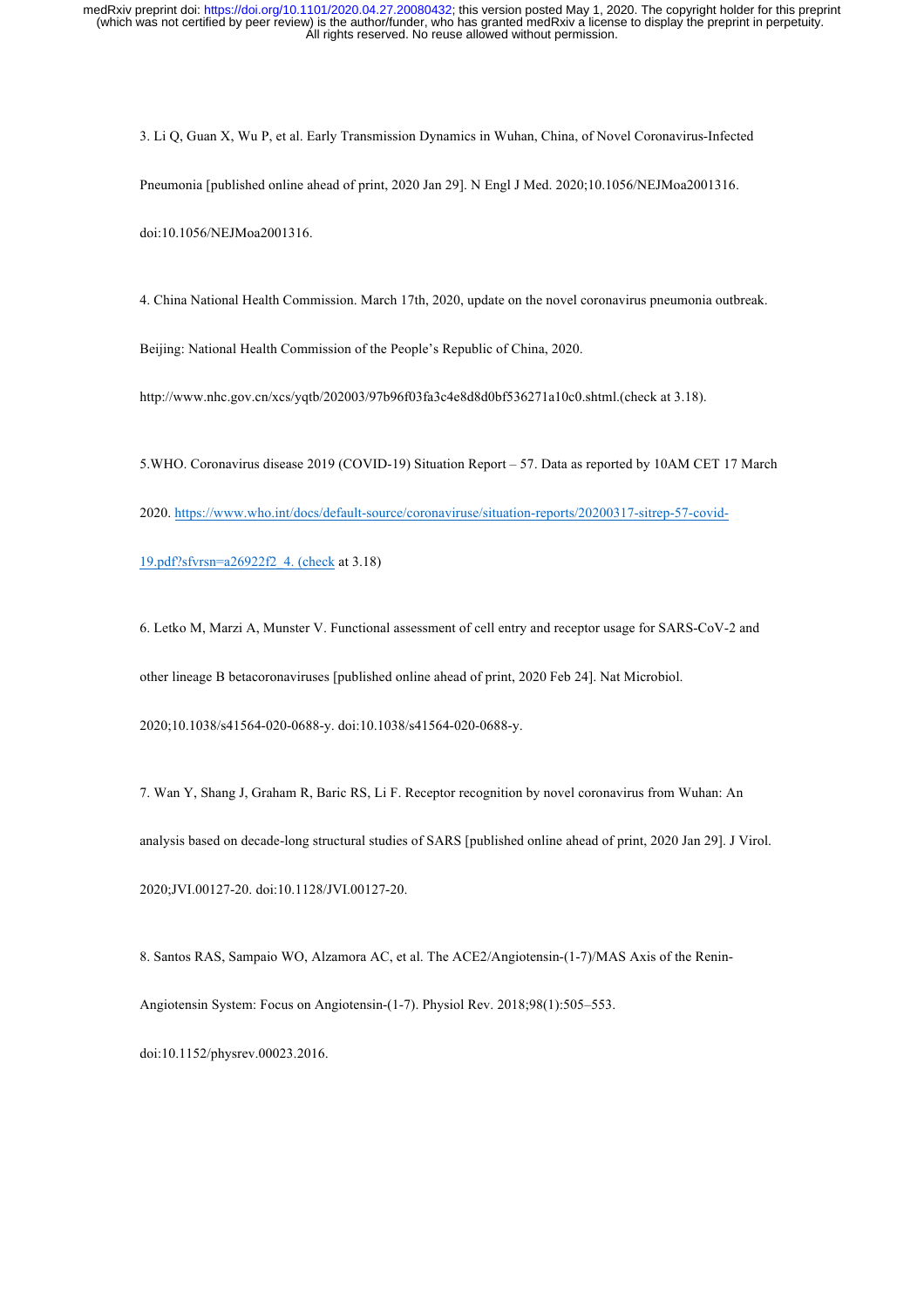9. Arendse LB, Danser AHJ, Poglitsch M, et al. Novel Therapeutic Approaches Targeting the Renin-Angiotensin System and Associated Peptides in Hypertension and Heart Failure. Pharmacol Rev. 2019;71(4):539–570. doi:10.1124/pr.118.017129.

10. Liu Y, Yang Y, Zhang C, et al. Clinical and biochemical indexes from 2019-nCoV infected patients linked to viral loads and lung injury. Sci China Life Sci. 2020;63(3):364–374. doi:10.1007/s11427-020-1643-8.

11. China National Health Commission. the Diagnosis and Treatment Scheme for New Coronavirus Pneumonia

( Pilot Edition 5, Revised version). Beijing: National Health Commission of the People's Republic of China,

February 8th, 2020. http://www.nhc.gov.cn/yzygj/s7653p/202002/d4b895337e19445f8d728fcaf1e3e13a.shtml.

12. WHO.WHO Director-General's opening remarks at the media briefing on COVID-19 - 28 February 2020.

https://www.who.int/dg/speeches/detail/who-director-general-s-opening-remarks-at-the-media-briefing-on-covid-19---28-february-2020.

13.Drummond GR, Vinh A, Guzik TJ, Sobey CG. Immune mechanisms of hypertension. Nat Rev Immunol. 2019;19(8):517–532. doi:10.1038/s41577-019-0160-5.

14.Trott, D. W. et al. Oligoclonal CD8+ T cells play a critical role in the development of hypertension. Hypertension 64, 1108–1115 (2014). This study implicates oligoclonal CD8+ T cells as the main T cell subset involved in promoting hypertension.

15.Liu, Y. et al. CD8+ T cells stimulate Na-Cl co- transporter NCC in distal convoluted tubules leading to saltsensitive hypertension. Nat. Commun. 8, 14037 (2017).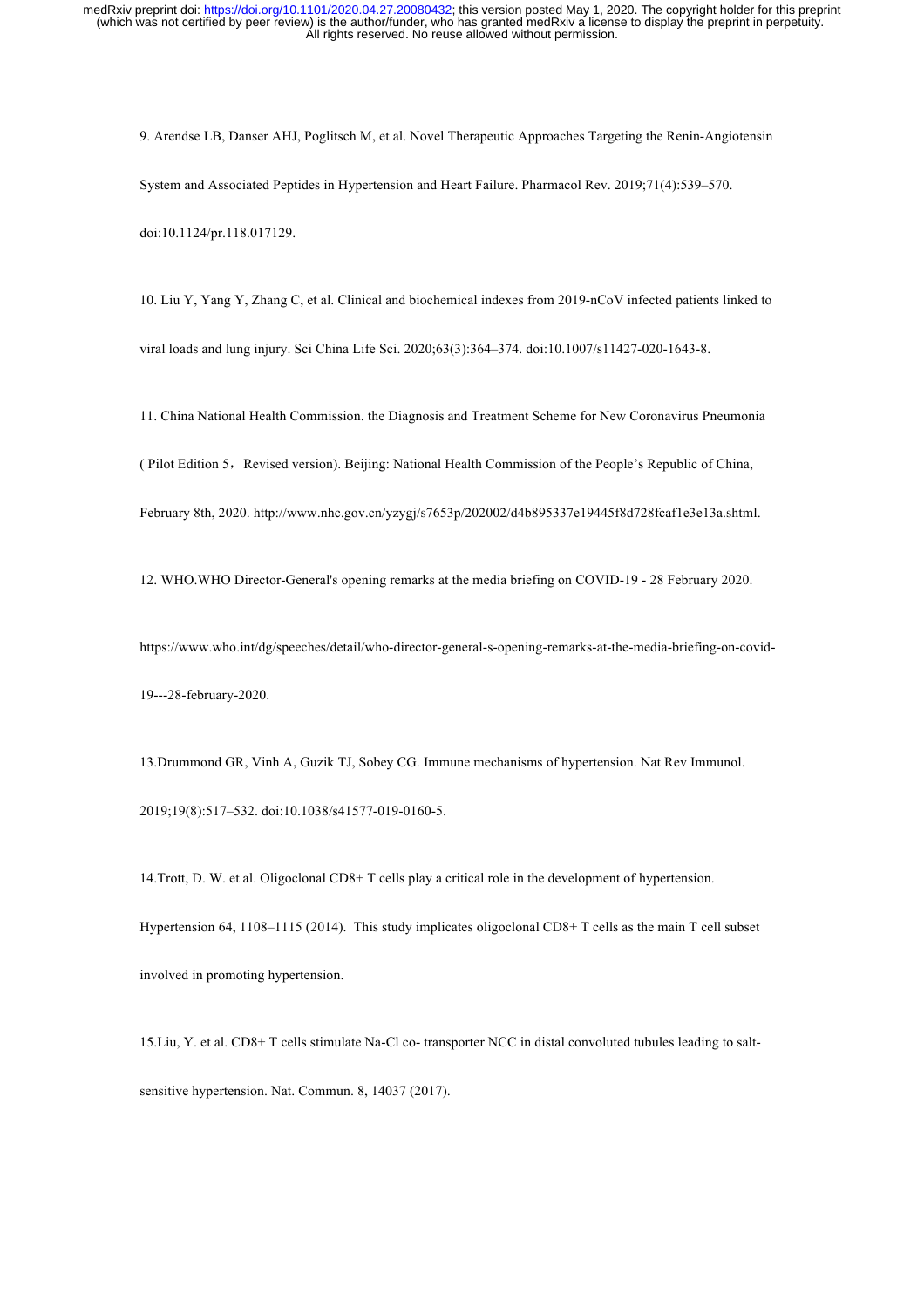16. China National Health Commission. March 3rd, 2020, the Diagnosis and Treatment Scheme for New Coronavirus Pneumonia (Pilot Edition 7). Beijing: National Health Commission of the People's Republic of China, 2020.

17. Miller JA, Anacta LA, Cattran DC. Impact of gender on the renal response to angiotensin II. Kidney Int.

1999;55(1):278–285. doi:10.1046/j.1523-1755.1999.00260.x.

18. Te Riet L, van Esch JH, Roks AJ, van den Meiracker AH, Danser AH. Hypertension: renin-angiotensin-

aldosterone system alterations. Circ Res. 2015;116(6):960–975. doi:10.1161/CIRCRESAHA.116.303587.

**Table 1 the baseline value of RAS system in COVID-19 patients** 

| <b>RAS</b> system     | <b>Normal Range</b> | Total $(N=55)$     | Abnormality, $N(\% )$ |  |
|-----------------------|---------------------|--------------------|-----------------------|--|
| parameter             |                     |                    |                       |  |
| AngII( $pg/ml$ , IQR) | 25-129              | 134.2(117.8,155.3) | 34(61.8)              |  |
| Renin(pg/ml, IQR)     | $4 - 24$            | 10.9(6.3, 16.9)    | 11(20)                |  |
| ALD(pg/ml, IQR)       | 10-160              | 129.5(112,149.8)   | 9(16.4)               |  |
| <b>AARR(IQR)</b>      |                     | 12.3(7.6,19.2)     |                       |  |

**Table 2 Comparison of RAS system between non-critically ill and critically ill patients with COVID-19** 

| <b>RAS</b> system                         | Normal   |                                                            | <b>Non-critically ill</b> | critically ill      | P        |
|-------------------------------------------|----------|------------------------------------------------------------|---------------------------|---------------------|----------|
|                                           | Range    | Total $(N=55)$                                             | $group(n=32)$             | $group(n=23)$       | value    |
| Ang II(pg/ml,                             | 25-129   | 134.2(117.8, 155.3)                                        | 127.4(93.5, 145.6)        | 147.4(131.5,169.5)  | $0.009*$ |
| IQR)                                      |          |                                                            |                           |                     |          |
| $\mathbf{Renin}(\mathbf{pg}/\mathbf{ml})$ | $4 - 24$ | 10.9(6.3, 16.9)                                            | 10.2(5.8, 16.2)           | 14.7(6.5, 19.7)     | 0.232    |
| IQR)                                      |          |                                                            |                           |                     |          |
| ALD(pg/ml,                                | 10-160   | 129.5(112,149.8)                                           | 133.4(115.1, 168.1)       | 115.9(104.8, 135.7) | 0.050    |
| IQR)                                      |          |                                                            |                           |                     |          |
| AARR(IQR)                                 |          | 12.3(7.6,19.2)                                             | 14.1(10.1, 21.5)          | 9.1(6.2, 18.7)      | $0.028*$ |
| Ang II:                                   |          | angiotensin II, ALD: aldosterone, AARR: aldosterone/ Renin |                           |                     |          |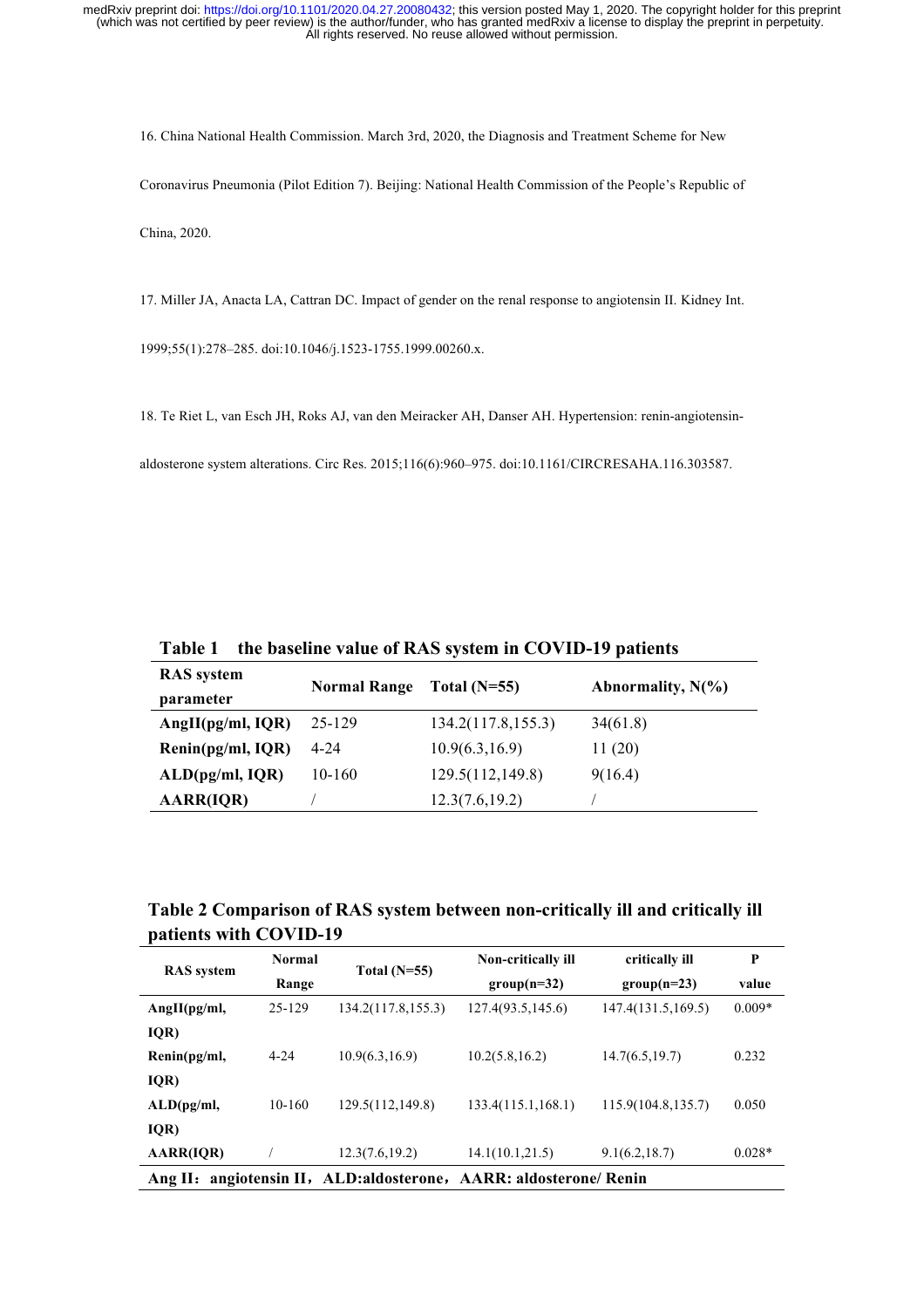| <b>RAS</b> system                         | <b>Normal</b><br>Range | Total $(N=55)$                    | Ang II increased<br>$group(n=34)$ | Ang II<br>normal<br>$group(n=21)$ | P<br>value |
|-------------------------------------------|------------------------|-----------------------------------|-----------------------------------|-----------------------------------|------------|
| Ang II(pg/ml,                             | 25-129                 | 134.2(117.8, 155.3)               | 149.7(137.8, 165.1)               | 99.4(84.5,119.1)                  | 0.000      |
| IQR)                                      |                        |                                   |                                   |                                   |            |
| $\mathbf{Renin}(\mathbf{pg}/\mathbf{ml})$ | $4 - 24$               | 10.9(6.3, 16.9)                   | 11.1(6.0, 19.5)                   | 10(6.5, 16.9)                     | 0.842      |
| IQR)                                      |                        |                                   |                                   |                                   |            |
| ALD(pg/ml,                                | 10-160                 | 129.5(112,149.8)                  | 133.4(112.4142.1)                 | 121.8(106.9, 163.5)               | 0.591      |
| IQR)                                      |                        |                                   |                                   |                                   |            |
| <b>AARR(IQR)</b>                          |                        | 12.3(7.6,19.2)                    | 12.3(7.0, 19.9)                   | 12.4(9.3, 19.5)                   | 0.665      |
| Ang $II:$                                 |                        | angiotensin II, ALD: aldosterone, | <b>AARR: aldosterone/ Renin</b>   |                                   |            |

### **Table 3 Comparison of RAS system between COVID-19 patients grouped by Ang II level**

**Table 4 Comparison of Demographic and clinical characteristic between COVID-19 patients grouped by Ang II level**

|                                            | <b>Total</b> | Ang II         | Ang II        |          |
|--------------------------------------------|--------------|----------------|---------------|----------|
| Demographic and clinical                   | $(N=55)$     | increased      | normal        | P value  |
| characteristics                            |              | $group(n=34)$  | $group(n=21)$ |          |
| Gender female, $n\frac{6}{6}$              | 20(36.4)     | 7(12.7)        | 13(21.7)      | $0.002*$ |
| Age(year, IQR)                             | 53(45,66)    | 56(44.75,66.5) | 52(45.5,67)   | 0.0822   |
| History of chronic disease, $n\frac{6}{6}$ | 25(45.5)     | 18(32.7)       | 7(12.7)       | 0.156    |
| History of hypertension, $n\frac{6}{6}$    | 16(29.1)     | 13(23.6)       | 3(5.5)        | 0.057    |
| History of diabetes, $n\frac{6}{6}$        | 8(14.5)      | 7(12.7)        | 1(1.8)        | 0.136    |
| Newly-onset hypertension, $n\frac{6}{6}$   | 10(18.2)     | 6(10.9)        | 4(7.3)        | 1.0      |
| Systolic pressure(mmHg, IQR)               | 129(122,141) | 134(122,141)   | 126(123,140)  | 0.640    |
| Diastolic pressure(mmHg, IQR)              | 81(76,90)    | 80(73,91)      | 83(72,96)     | 0.641    |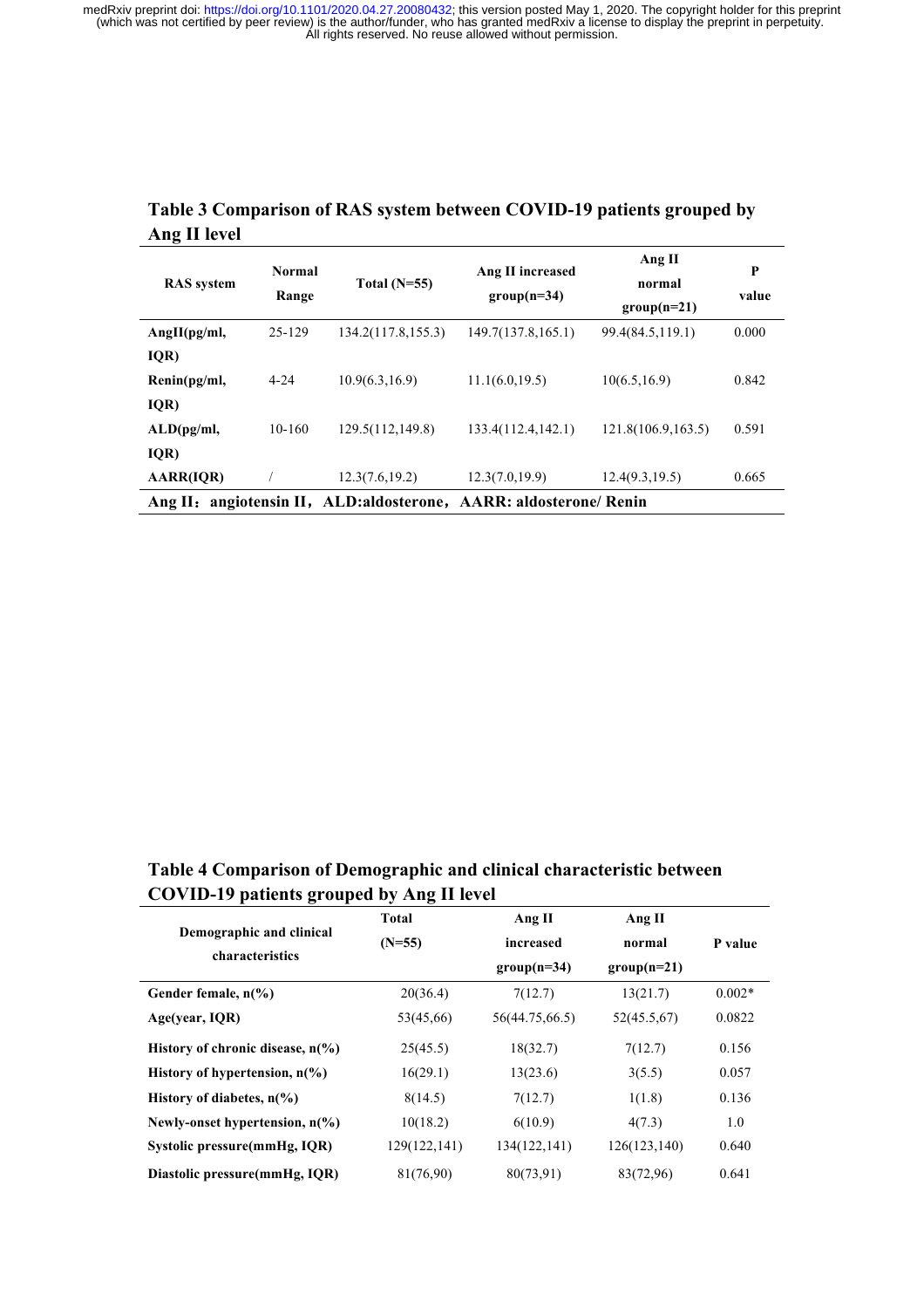| The severity of COVID-19                  | $\overline{\phantom{0}}$ | $\overline{\phantom{a}}$ | -        | $\overline{\phantom{0}}$ |
|-------------------------------------------|--------------------------|--------------------------|----------|--------------------------|
| Non-critically ill, $n\ll 0$              | 32(58.2)                 | 16(29.1)                 | 16(29.1) | $0.033*$                 |
| Critically ill, $n\frac{6}{6}$            | 23(41.8)                 | 18(32.7)                 | 5(9.1)   | $\overline{\phantom{a}}$ |
| Usage of vasoactive drugs, $n\frac{6}{6}$ | 7(12.7)                  | 5(9.1)                   | 2(3.6)   | 0.696                    |

**Table 5 Comparison of RAS system between COVID-19 patients grouped by Ang II level**

|                             |               |                      |                  | Ang II           |          |
|-----------------------------|---------------|----------------------|------------------|------------------|----------|
| Laboratory                  | <b>Normal</b> | Total $(N=55)$       | Ang II increased | normal           | P value  |
| assessments                 | Range         |                      | $group(n=34)$    | $group(n=21)$    |          |
| WBC(10 <sup>9</sup> /L,IQR) | $3.5 - 9.5$   | 6.76(5.25, 9.36)     | 6.98(4.77,10.06) | 6.67(5.67, 8.23) | 0.952    |
| Ly $(10^9$ /L,IQR)          | $1.1 - 3.2$   | 0.74(0.49, 1.19)     | 0.66(0.36, 1.03) | 1.02(0.68, 1.42) | $0.021*$ |
| HB(g/L,IQR)                 | 130-175       | 128(114,142)         | 127.5(112,142.8) | 128(114,140)     | 0.959    |
| PLT(10 <sup>9</sup> /L,IQR) | 125-350       | 198(142,263)         | 189(122.3,263.8) | 238(171,274)     | 0.225    |
| CRP(mg/L,IQR)               | $0 - 8$       | $7.73(2.88 - 26.36)$ | 11.2(3.67,44.99) | 7.03(1.53,21.20) | 0.253    |
| $PCT$ (ng/mL, IQR)          | $0 - 0.09$    | 0.06(0.03, 0.1)      | 0.07(0.05, 0.12) | 0.03(0.02, 0.07) | $0.007*$ |
| ALT(U/L,IQR)                | $9 - 50$      | 26(18,38)            | 27(21, 44.3)     | 19(13,34)        | $0.030*$ |
| AST (U/L, IQR)              | 15-40         | 21(16,32)            | 24.5(18.5,36)    | 18(14,22.5)      | $0.028*$ |
| ALB(g/L,IQR)                | $40 - 55$     | 33.9(30.1,37.4)      | 33.6(30.1, 36.1) | 36(29.8, 38.9)   | 0.253    |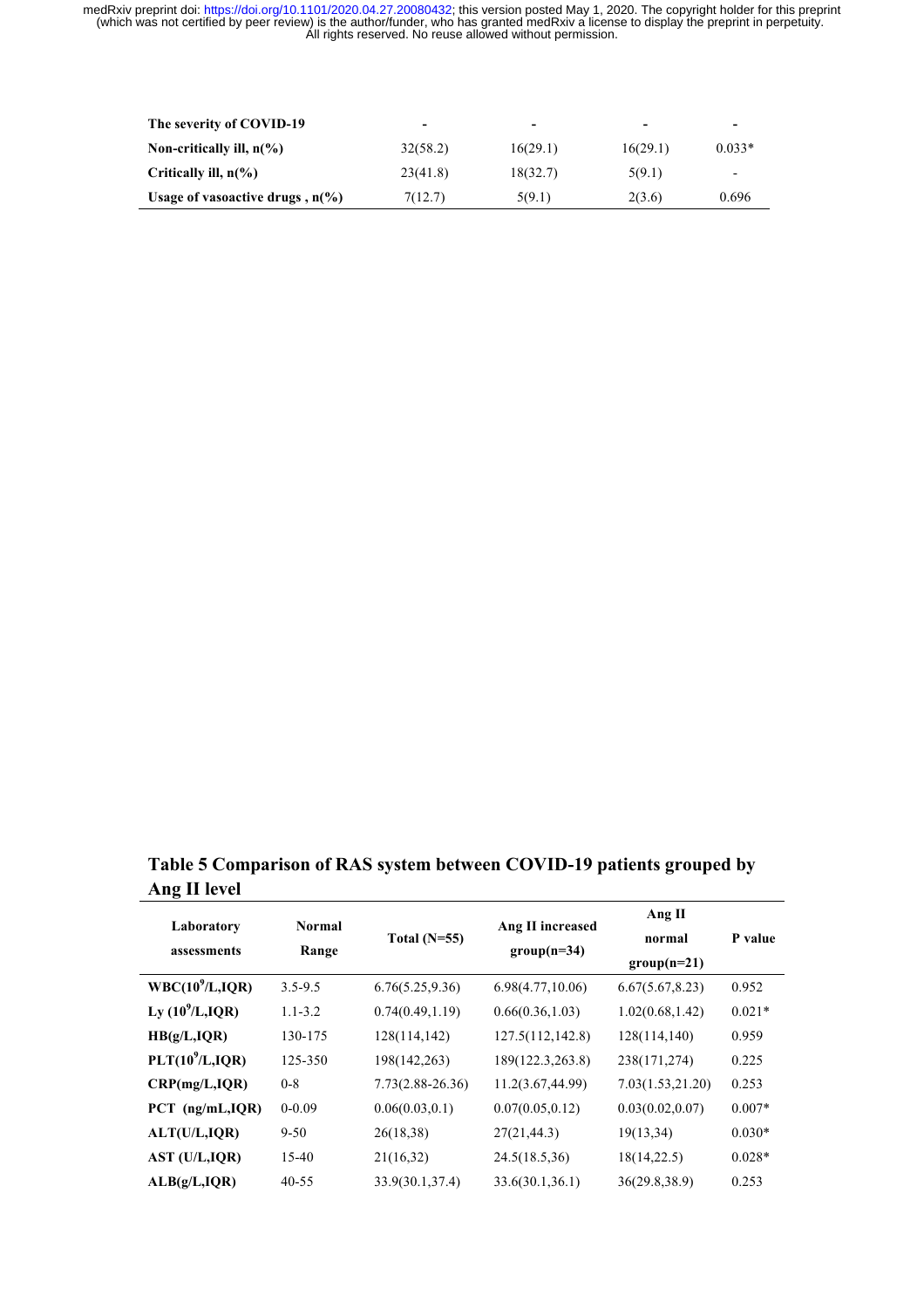| BUN(mmol/L,IQR)                    | $3.2 - 8.0$   | 4.9(3.0, 7.5)    | 4.95(3.1, 8.38)     | 4.3(2.85, 6.45)  | 0.287    |
|------------------------------------|---------------|------------------|---------------------|------------------|----------|
| sCr(umol/L,IQR)                    | Male: 57-97   | 60(48.2,67.4)    | 61.3(54.6,70.3)     | 55.2(45.7, 65.8) | 0.203    |
|                                    | Female:41-    |                  |                     |                  |          |
|                                    | 81            |                  |                     |                  |          |
| LDH(U/L,IQR)                       | 120-250       | 214(179,354)     | 244(188.3,400)      | 201(176.5,258)   | 0.057    |
| CK(U/L,IQR)                        | 50-310        | 39(26,57)        | 38(26.8,59)         | 40(25,59)        | 0.972    |
| Na(mmol/L,IQR)                     | 137-147       | 135(132.1,138.7) | 134.9(131.6, 137.5) | 136.3(134,138.9) | 0.194    |
| K(mmol/L, IQR)                     | $3.5 - 5.3$   | 4.01(3.70, 4.61) | 3.99(3.64, 4.62)    | 4.2(3.82, 4.63)  | 0.550    |
| DD(mg/L,IQR)                       | $0.01 - 0.55$ | 1.96(0.69, 4.92) | 3.46(0.82, 6.56)    | 1.2(0.63, 30.2)  | 0.121    |
| APTT(s,IQR)                        | $25 - 31.3$   | 26.5(23.8,29.1)  | 26.1(24.0, 28.1)    | 26.8(23.5,30.2)  | 0.808    |
| Urine protein                      |               | 7(12.7)          | 6(10.9)             | 1(1.8)           | 0.232    |
| positive, $n\binom{0}{0}$          |               |                  |                     |                  |          |
| <b>Urine RBC</b>                   |               | 3(5.35)          | 2(3.64)             | 1(1.8)           | 1.0      |
| positive, $n\llap/$ <sub>0</sub> ) |               |                  |                     |                  |          |
| Ly<1.1, $n\frac{6}{6}$             |               | 38(69.1)         | 27(49.1)            | 11(20)           | $0.035*$ |
| PCT>0.09, $n\frac{6}{6}$           |               | 15(27.3)         | 12(21.8)            | 3(5.5)           | 0.123    |

**Abbreviation**:**Ly: Lymphocyte, HB: Hemoglobin, PLT: Platelet count, CRP: C-reactive protein, PCT: Procalcitonin,BUN: Blood urea nitrogen, sCr: serum creatinine, ALT :Aspartate aminotransferase, AST: Alanine aminotransferase, ALB: albumin, LDH**:**lactate dehydrogenase,** CK:**Creatinine kinase, DD:Ddimer, APTT: Activated partial thromboplastin time**

## **Table 6 Comparison of Lymphocyte classification between COVID-19 patients grouped by Ang II level**

| Lymphocyte marker       | <b>Normal</b> | Total $(N=46)$     | Ang II          | Ang II          | P        |
|-------------------------|---------------|--------------------|-----------------|-----------------|----------|
|                         | Range         |                    | increased       | normal          | value    |
|                         |               |                    | $group(n=27)$   | $group(n=19)$   |          |
| $CD3+$ count (/uL, IQR) | 1185-1901     | 561(274.3,776.3)   | 439(178,741)    | 669(448,841)    | 0.073    |
| $CD3+$ (%, IQR)         | 64.19-75.77   | 68.9(60.75,77.93)  | 69.1(55.5,82.1) | 68.7(66.4,77.6) | 0.510    |
| $CD3+CD4+$ count        | 561-1137      | 335.5(157.8,488.3) | 298(122,488)    | 390(234,504)    | 0.160    |
| $($ /uL,IQR)            |               |                    |                 |                 |          |
| $CD3+CD4+$ $(\%$ , IQR) | 30.09-40.41   | 44.9(34.4,51.1)    | 47.4(34.5,56.2) | 41.2(34,47.9)   | 0.212    |
| $CD3+CD8+$ count        | 404-754       | 163(74.8, 243.5)   | 128(51,206)     | 218(123,322)    | $0.016*$ |
| $($ /uL,IQR)            |               |                    |                 |                 |          |